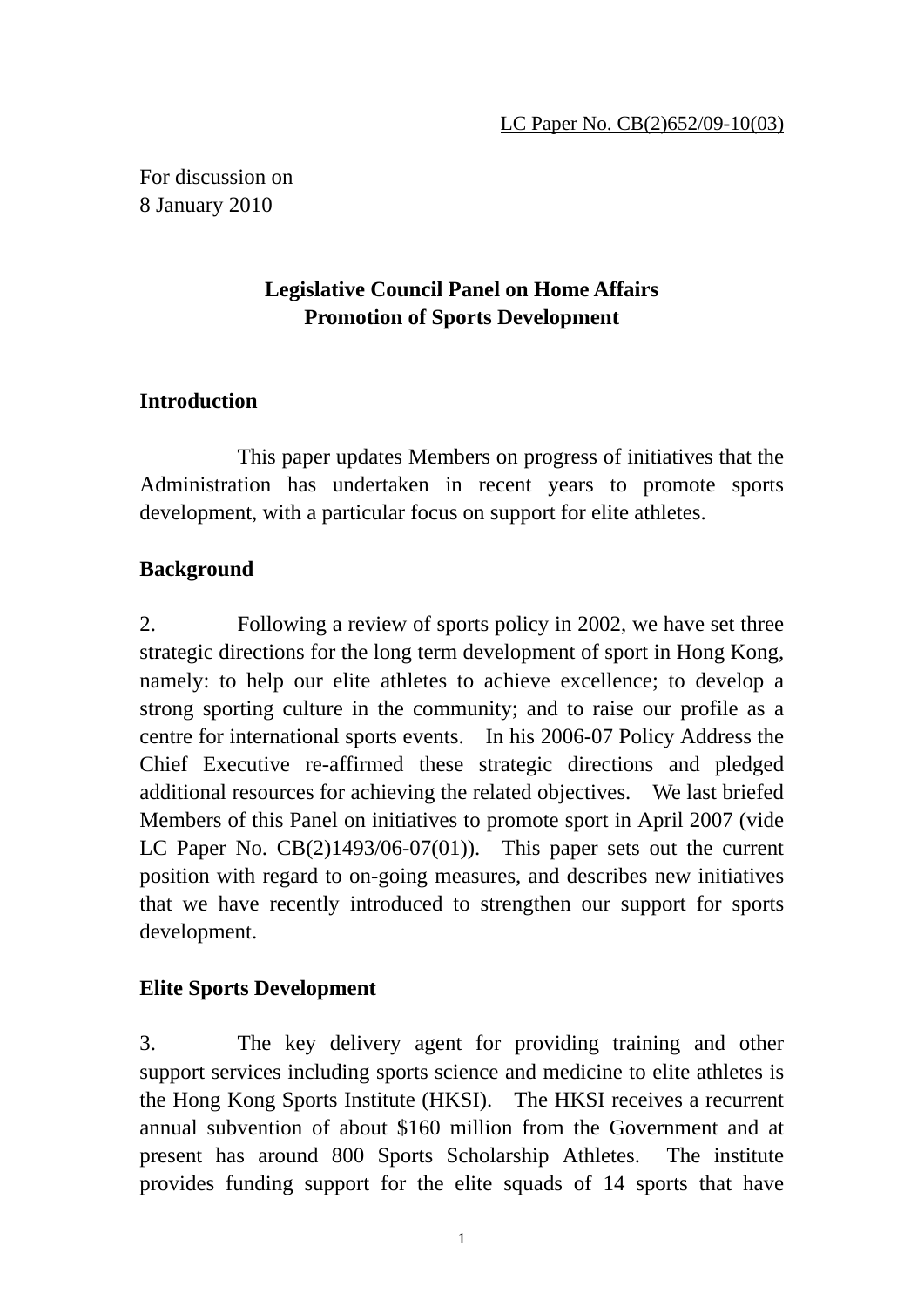achieved high levels of performance at the junior and senior levels, namely: athletics, badminton, billiard sports, cycling, fencing, karatedo, rowing, squash, swimming, table tennis, tenpin bowling, triathlon, windsurfing and wushu. Under the Individual Athlete Support Scheme (IASS), the HKSI also provides funding for selected individual athletes who have achieved outstanding performances in other sports.

4. Since April 2007, we have, in consultation with the HKSI, the Sports Federation & Olympic Committee of Hong Kong, China (SF&OC), and National Sports Associations (NSAs), devised and implemented the initiatives to help elite athletes described in paragraphs 5-9 below.

## *Direct Financial Support to Athletes*

5. With a view to providing more support to elite athletes in order to allow them to focus on developing their sporting career, the HKSI has implemented four enhanced direct financial support (DFS) schemes –

- (i) Elite Training Grant the institute awards these grants to scholarship athletes in the 14 elite sports as well as to athletes who have achieved outstanding results in other Olympic Games and Asian Games Sports, for example, equestrian sports and shooting;
- (ii) Sports Aid Grant the HKSI awards these grants to athletes who have achieved outstanding results in non-Olympic Games and non-Asian Games Sports, such as cricket and rugby;
- (iii) Sports Aid Grant for Athletes with Disabilities the HKSI awards these grants to elite athletes with disabilities; and
- (iv) IASS under this scheme, the HKSI provides funding to individual athletes in sports that are not among the 14 elite sports (such as weightlifting) through their respective NSAs.

6. The DFS Schemes cater for the needs of both able-bodied athletes and athletes with disabilities, and are conducive to the objective of expanding the elite squads. In the three years since the launch of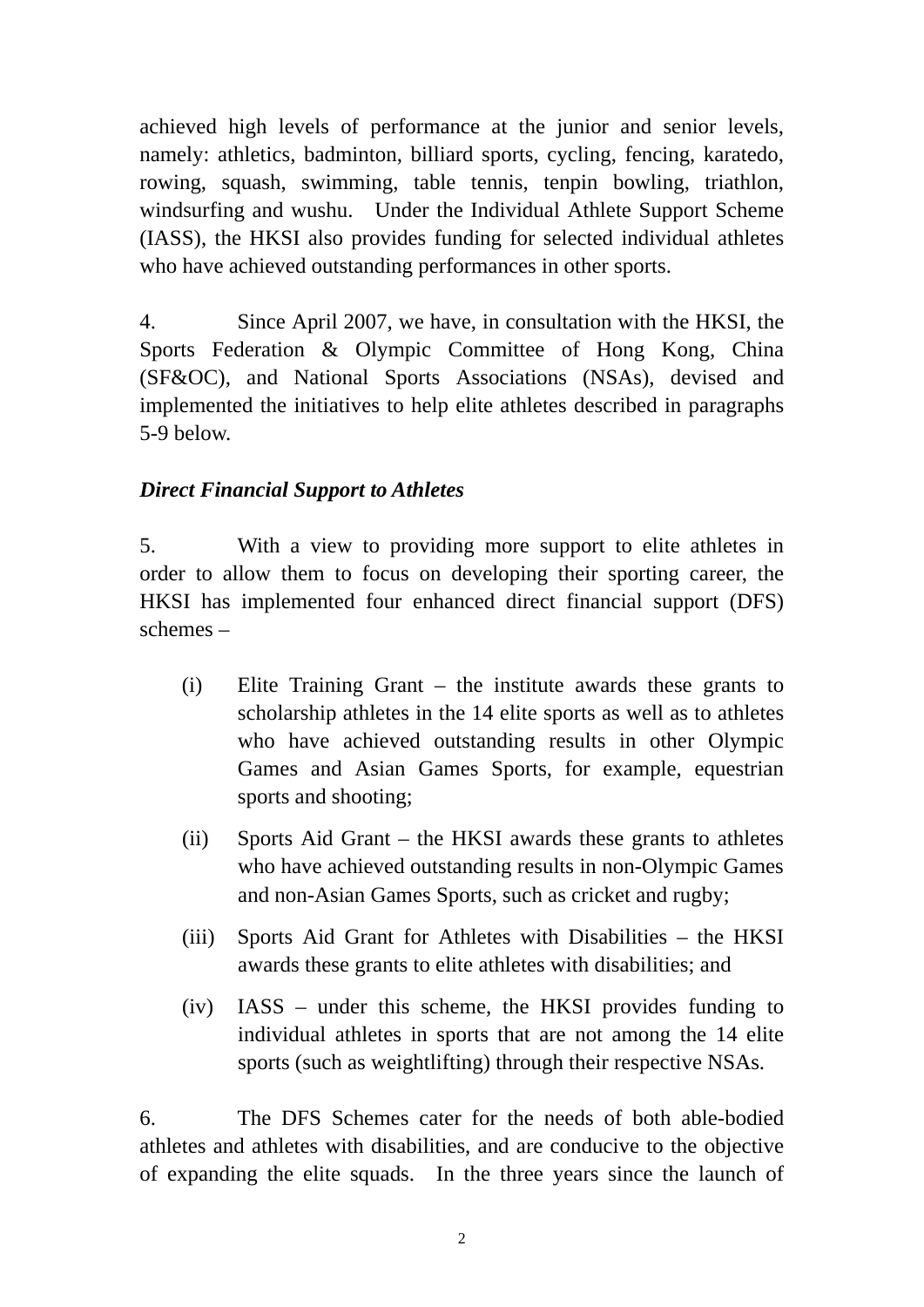these Schemes, the number of elite athletes qualified to receive Elite Training Grants has increased by nearly 30%, from 182 in 2007-08 to 234 in 2009-10. The total number of athletes who benefit from the DFS Schemes has also increased by 15% over the same period, from 510 to 582.

### *Educational Opportunities and Career Development for Athletes*

7. We appreciate the importance of meeting the personal educational and career needs of athletes at different stages of their development, including the period following retirement from competition. Since 2008, the HKSI has offered Enhanced Athletes Educational and Vocational Development Programmes, which provide support services such as educational and vocational workshops and exchange programmes. The institute also offers tailor-made coach training programmes through the Elite Coaching Apprenticeship Programme, which helps expand job options for elite athletes after retirement and also encourages the provision of sufficient coaches to support sports development at all levels.

8. In July 2008, we allocated \$8.5 million to the SF&OC so that it could establish the Hong Kong Athletes Career and Education Programme (HKACEP) with the aim of improving the educational and career prospects for athletes. To date, 10 corporations have joined the HKACEP to offer vocational opportunities to retired athletes and several retired athletes have found long-term employment under the Programme.

9. Since 1999, the HKSI has had an agreement with Beijing Sport University whereby the latter offers degree courses on sports training to Hong Kong athletes. Since 2008, 11 tertiary institutions in Hong Kong have agreed to adopt measures to help athletes continue their sports training whilst studying at these institutions. These initiatives can encourage athletes to pursue higher education without having to give up competitive high-level sport.

## **Recent Sporting Achievements**

10. We have received positive feedback from athletes, coaches and NSAs in relation to the measures described above. There are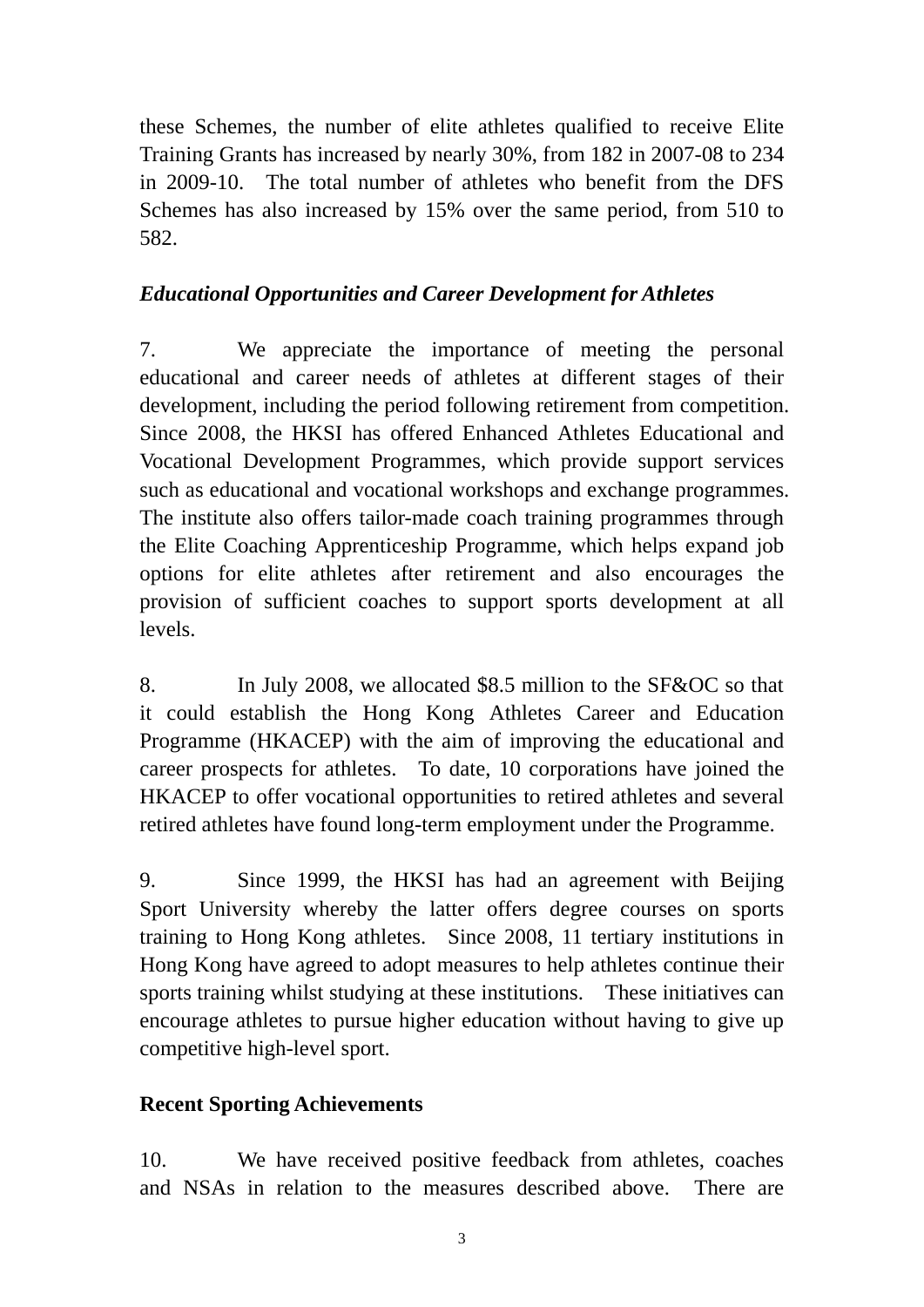indications that these measures are having the effect of encouraging higher levels of achievement as evidenced by the results that Hong Kong athletes have achieved in recent major games. For example, in 2009 Hong Kong athletes have -

- (i) for the first time, won gold medals at the World University Summer Games (held in Belgrade, Serbia in July);
- (ii) achieved a best ever total of two gold, one silver and four bronze medals at the  $11<sup>th</sup>$  National Games held in Shandong in October; and
- (iii) won a record 110 medals at the East Asian Games (EAG), including 26 gold, 31 silver and 53 bronze, which put Hong Kong at the fourth position in the overall medal tally behind China, Japan and Korea.

In addition, as at December 2009, Hong Kong had 31 athletes from eight different sports who had attained top-twenty positions in their respective world rankings, and 16 athletes from six sports are in the top ten in Asia.

#### **Further Measures to Support Elite Athletes**

11. Although these recent achievements by Hong Kong athletes are encouraging, we recognise the need to continue to improve levels of support for elite athletes if they are to keep pace with competitors elsewhere and have a chance of recording even better results. In this connection, starting from the current financial year (2009-10) we have increased additional recurrent funding for supporting elite athletes to \$50 million annually. This extra funding will provide additional training, coaching, education and career support for our top athletes. In addition, we are putting in place new measures that focus on nurturing young athletes, developing sports with strong track records and providing greater incentives to athletes to achieve outstanding results at the highest level. These measures are described in paragraphs 12 - 17.

#### *(a) Nurturing young athletes*

12. In 2009-10, we have earmarked \$10 million to help 21 NSAs and the two sports associations for athletes with disabilities to enhance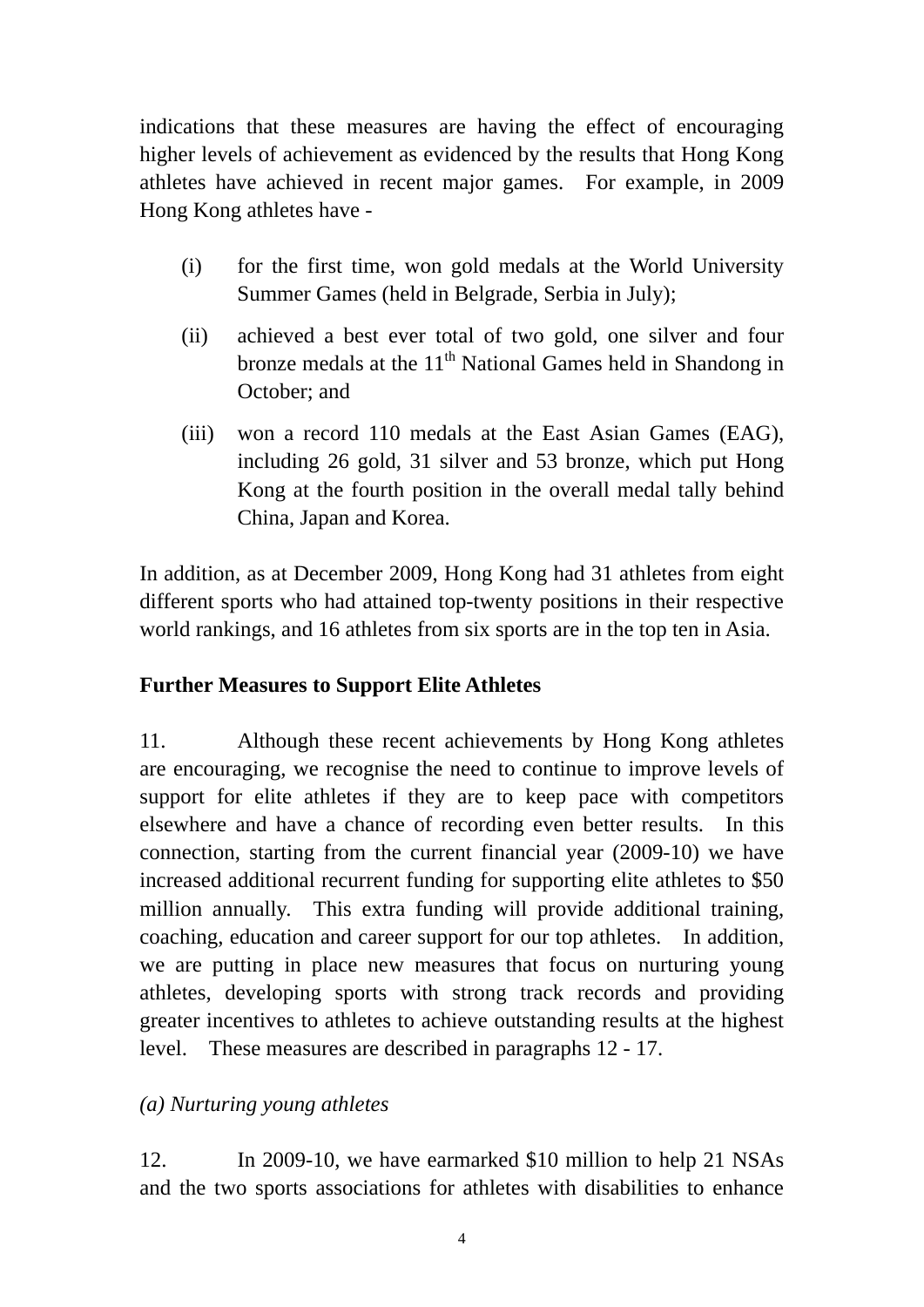their feeder programmes to identify and train more young athletes with potential to reach the highest level. We have also allocated \$3 million to the HKSI on a recurrent basis to strengthen its training of junior athletes.

### *(b) Emphasis on selected sports with strong track records*

13. To further improve our athletes' prospects for achieving good results at the London 2012 Olympic Games, starting from the current financial year, we will allocate \$5.6 million annually for four years to the HKSI to strengthen support for the four elite sports in which Hong Kong athletes have regularly performed well at Asian and world level. These sports – known as the "priority target sports" – are badminton, cycling, table tennis and windsurfing.

## *(c) Added incentives for medalists at major games and youth games*

14. In August 2009, the Sports Commission (SC) endorsed a proposal for the HKSI to increase the levels of incentive awards for medalists at major games (namely the Olympic, Paralympic, Asian and Asian Paralympic Games) starting from the Guangzhou 2010 Asian Games. With the support of a commercial sponsor, the HKSI was also able to double the levels of incentives for Hong Kong medalists at this year's EAG on a one-off basis, with the result that a total of \$6.1 million has been awarded to 196 athletes in 18 sports.

15. In March 2009, we injected \$5 million into the Hong Kong Athletes Fund for the setting up of an incentive award scheme to provide scholarships to athletes aged 18 or below who win medals in major Youth Games. The HKSI has subsequently developed the "Young Athletes Scholarship Award" for this purpose, under which 15 medal-winning athletes at the Asian Youth Games held in July 2009 were eligible for a total of \$220,000. In addition, 26 young athletes with disabilities received a total of \$184,000 under the new scheme following their performances at the Asian Youth Para Games in September 2009.

## **Redevelopment of the HKSI**

16. To enhance HKSI's position as a base for elite sports training and development, the Finance Committee (FC) of the Legislative Council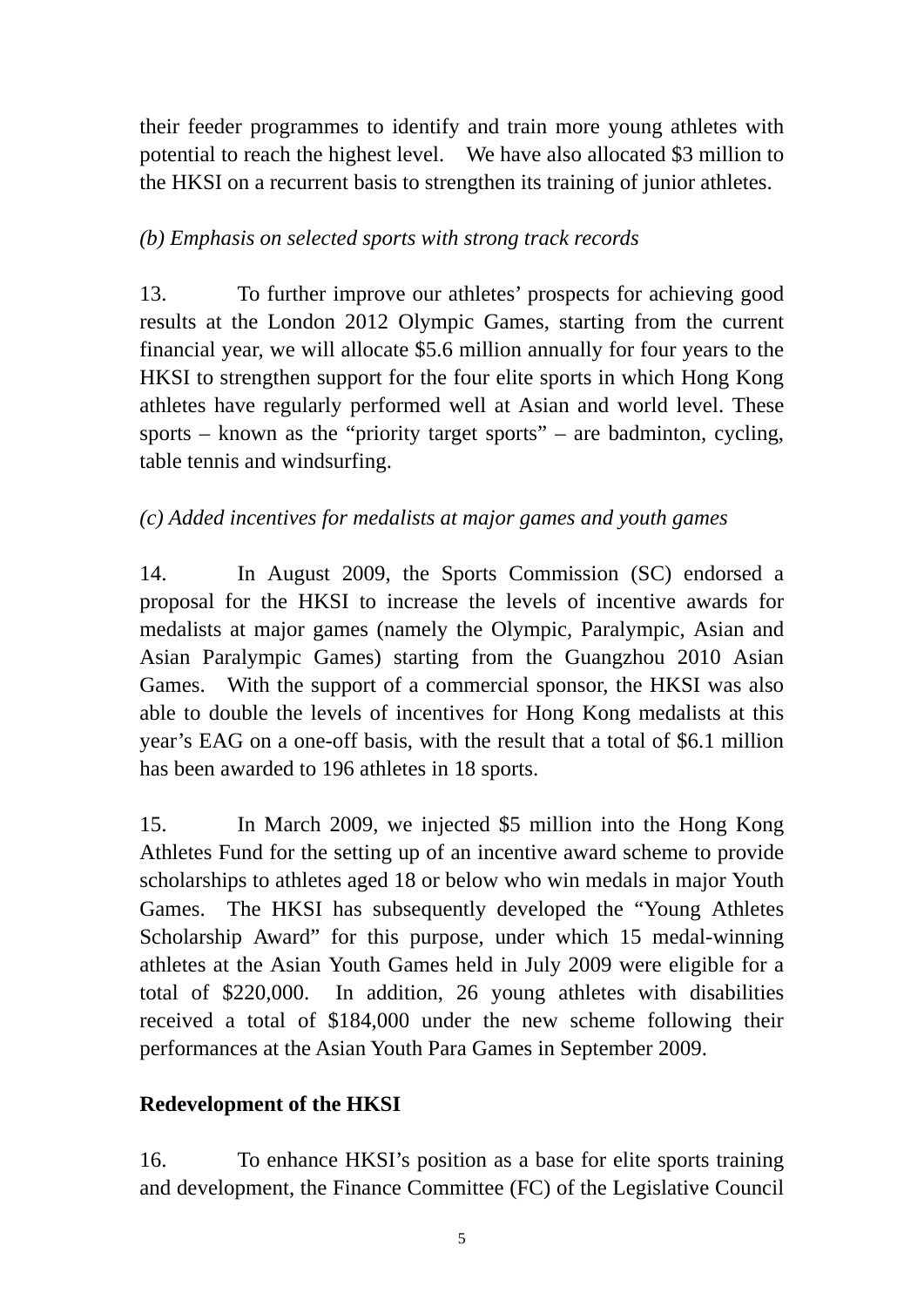has approved an allocation of around \$1.8 billion for the redevelopment of the institute. Work on this project started in March 2009 and is scheduled for full completion by late 2013, upon which the HKSI will provide a state-of-the-art environment for training elite athletes.

### **Injection of Funds into the Arts and Sport Development Fund**

17. The Arts and Sport Development Fund  $(ASDF)^1$  is an important source of funding for developing sport in Hong Kong. It is used mainly to support -

- (i) preparation of athletes for major games;
- (ii) participation in major games;
- (iii) hosting of major international events; and
- (iv) other "one-off" activities which are of significant importance to the development and promotion of sports in Hong Kong.

In February 2009, the FC approved an injection of \$90 million into the sports portion of the ASDF to support Hong Kong athletes' preparation for and participation in major games in the near future. This year we have allocated \$14.7 million from the fund for athletes' preparation for the Shandong 2009 National Games. We anticipate that the funding required for athletes' preparation and participation in the Guangzhou 2010 Asian Games will be more than \$10 million.

18. In consultation with the SC, we shall keep the measures described here under review. In this regard, we shall take account of the performances of Hong Kong athletes and feedback from athletes, coaches, NSAs and other stakeholders, and decide whether further measures should be introduced.

 $\overline{a}$ 1 In January 1997, the Finance Committee (FC) approved the setting up of the ASDF as a sub-fund under the Sir David Trench Fund for Recreation to provide funding for the key initiatives of the Hong Kong Arts Development Council (HKADC) and the then Hong Kong Sports Development Board in their respective five-year strategic plans, and other projects that in the opinion of the Secretary for Home Affairs (SHA) would make significant contribution to the further development of the arts and sports in the community.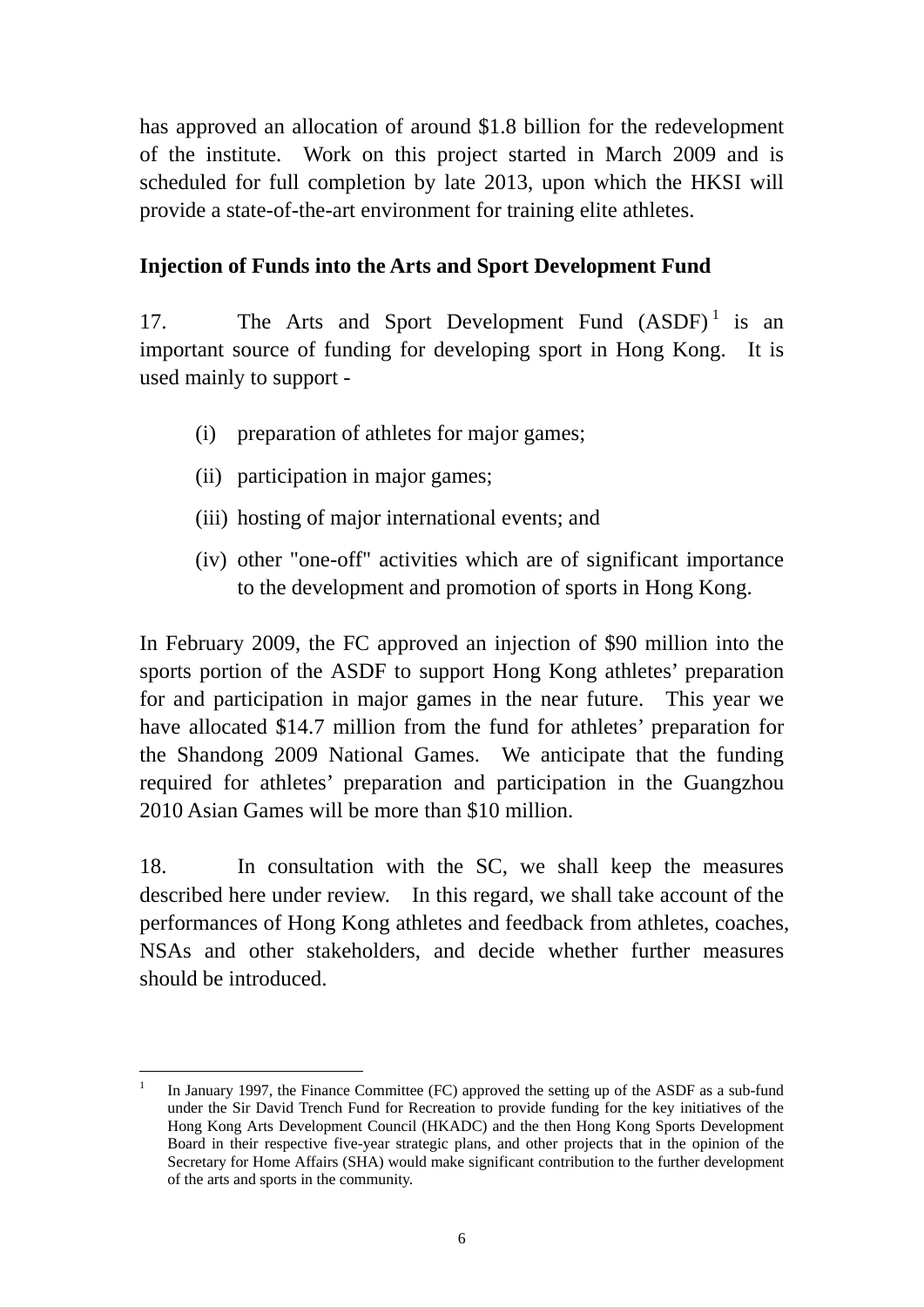# **Provision of Sports Facilities**

19. We are committed to providing adequate facilities to allow for the development of sport at all levels. The Leisure and Cultural Services Department (LCSD) seeks to address the training and competition requirements of elite athletes as well as the sporting needs of the wider community through the provision of new or improved sports facilities throughout Hong Kong.

20. To ensure that Hong Kong will have suitable venues for staging high-level international sports events, we are planning the construction of a Multi-purpose Stadium Complex (MPSC) in Kai Tak, in consultation with stakeholders in the sports community and the general public. Our current plan envisages that the new MPSC will comprise a main stadium with a seating capacity of about 50 000, a secondary stadium with about 5 000 seats and an indoor arena where multiple sports events can be organised.

# **Promoting Sport for All**

21. By promoting "Sport for All" we aim to create opportunities for people to enjoy healthy and active lifestyles, as well as nurturing a larger and stronger base of participants in sport from which talented athletes may emerge. Currently, LCSD promotes sport in the community through two main channels. First, LCSD provides funding under the Sports Subvention Scheme for NSAs to organise sports promotional programmes and competitions. The amount of subvention has increased from around \$120 million in 2004-05 to around \$180 million in 2009-10. Secondly, LCSD organises a wide range of community sports and recreation programmes every year for all walks of life as well as territory-wide major events such as the biennial Hong Kong Games. The expenditure incurred in these programmes has also increased from about \$99 million in 2004-05 to about \$125 million in 2009-10.

22. LCSD is adopting a two-phased approach to further promote a more active sporting culture in the community. Since June 2009, LCSD has begun implementing the first phase of this initiative by introducing the key findings of a recent study on "Sport for All – Participation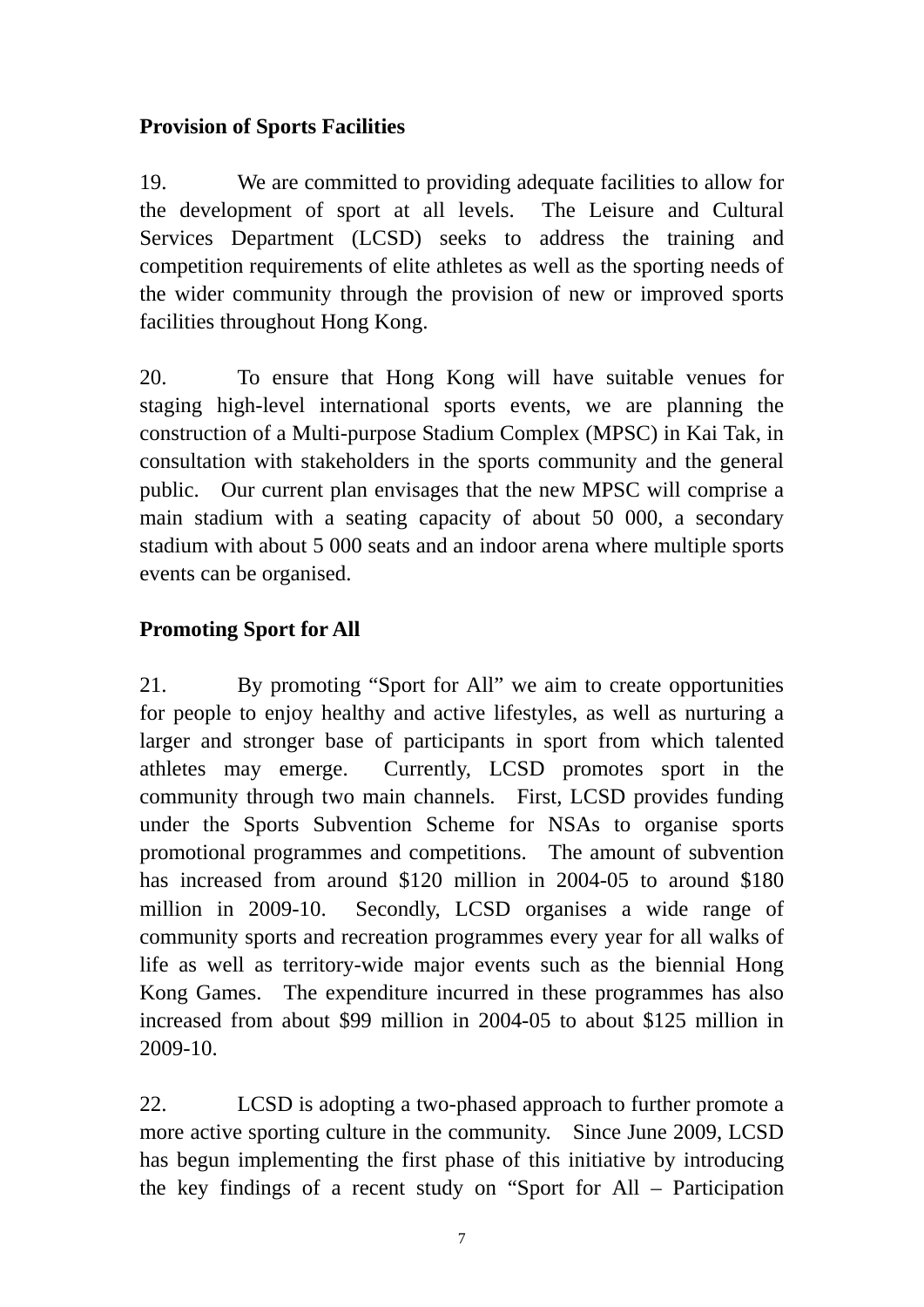Patterns of Hong Kong People in Physical Activities" to stakeholders including the District Councils and schools with a view to enlisting their support for promoting sport in the community. The department is also conducting publicity campaigns to target people belonging to different groups to raise awareness on the importance and benefits of regular exercise. The second phase of work, which is due to start in April 2010, will include a comprehensive review on existing community sports programmes and public demand for sports facilities with a view to improving the services and creating environment which are more conducive to active and regular participation in sports and physical activities by people.

23. To further facilitate participation in sport in the wider community, from 2009-10 onwards, we have earmarked \$50 million from the Sir David Trench Fund for Recreation to subsidise the building of new facilities or the purchase of new sports equipment by NSAs and District Sports Associations in the next three to four years.

## **Promoting Major Sports Events**

24. In November 2004, we set aside \$30 million from the ASDF to provide interest-free loans, matching funds  $2$  or direct grants  $3$  for recognised major sports events (designated by the SC as "M" Mark events). Since 2004, 11 sports events have been designated as "M" Mark events, and some, such as the Hong Kong Marathon, Hong Kong Rugby Sevens, World Volleyball Grand Prix – Hong Kong, Hong Kong Open Badminton Super Series and Hong Kong Cricket Sixes have become landmark events not just in Hong Kong, but also internationally, attracting tens of thousands of spectators, including sports fans from overseas. As well as providing funding support, the Administration also helps promote "M" Mark events and provides other logistical support for the staging of these major sports events. The SC will continue to explore the potential for new events with a view to boosting the major sports events calendar in Hong Kong.

 $\frac{1}{2}$  The matching fund is a one-off, dollar-to-dollar matching grant up to a maximum of \$3 million, \$2 million and  $\overline{\$}1$  million for the first, second and third year of the event respectively.<br><sup>3</sup> The maximum amount of direct grapt is on a sliding scale from  $\$15$  million (fi

The maximum amount of direct grant is on a sliding scale from \$1.5 million (first year) to \$0.7 million (second year) to \$0.5 million (third year), or 70% of the total expenditure on eligible items for each year, whichever is less.